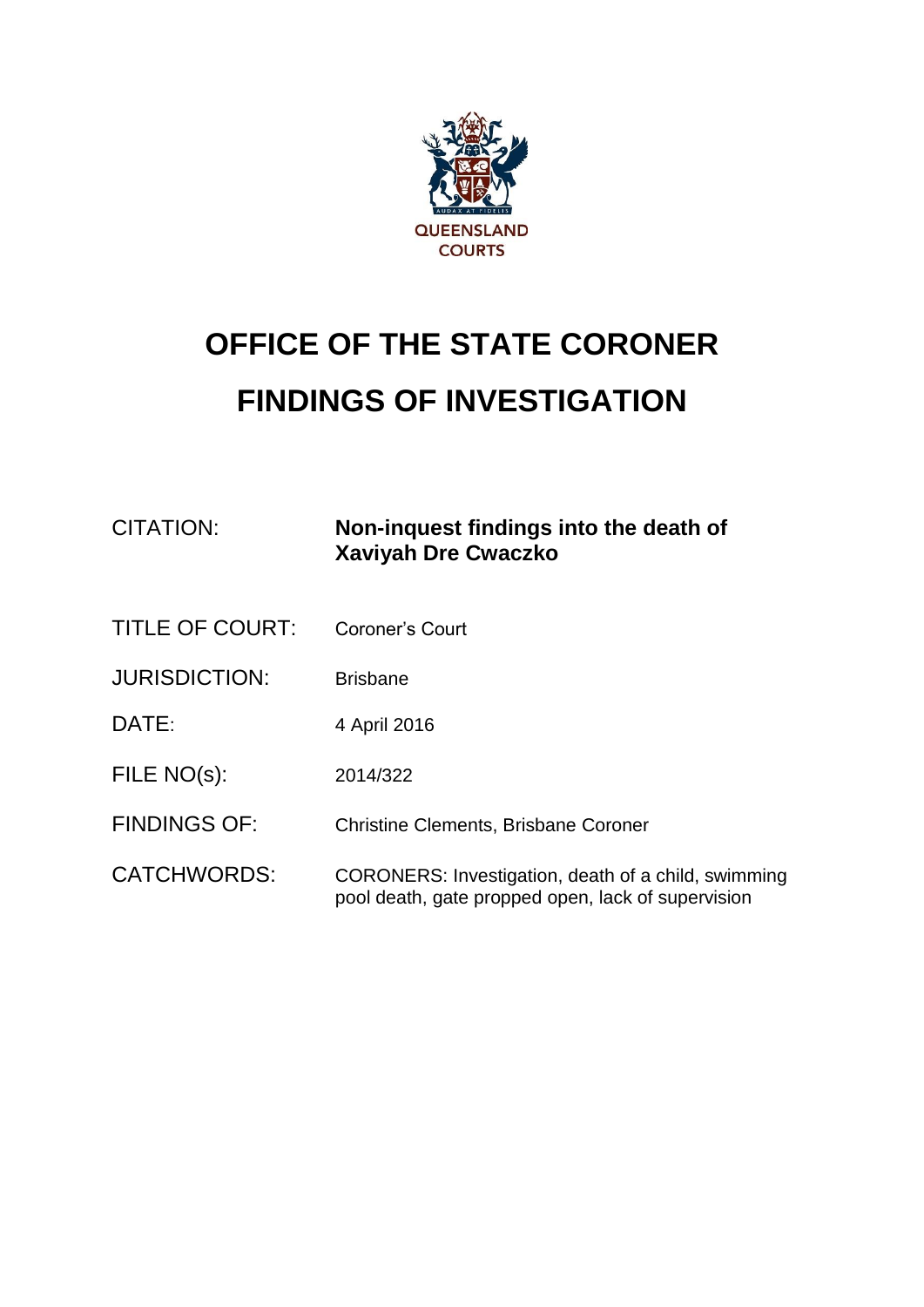Xaviyah Dre Cwaczko lived at York Street, Nundah in Queensland with his mother Anouska. He was born on 23 November 2010 and was aged three when he died on 22 January 2014 in Mater Children's Hospital in Brisbane. He died following an immersion incident which occurred at 27 Dalton Road, Tallebudgera. Xaviyah was in the care of his mother's close friend, Dale Merlo at the time he gained unsupervised access to an in ground swimming pool on Sunday, 19 January 2014. The swimming pool was fenced but a safety gate had been propped open.

## **Police investigation**

Police obtained a statement from Xaviyah's mother, Anouska. She described her son, Xaviyah as an amazing, intelligent and compassionate child who could run around and ride his bike and talk with people he met. She confirmed Dale Merlo was her best friend and Xaviyah's godmother. She trusted her to care for Xaviyah and described her as a nurturing mother. She had visited her home many times.

Anouska confirmed an arrangement was made that Dale would look after Xaviyah for the day and stay overnight with her at Tallebudgera on 18 January 2014. She was devastated by the death of her son.

On 9 September 2014, Dale Merlo was interviewed by Acting Detective Sergeant Kayleen James and Detective Senior Constable Craig Andrew. Dale Merlo was cautioned appropriately and provided with all required information prior to the commencement of the recorded interview. Her brother, Darren Campbell attended the interview with Dale to support her. Dale Merlo declined seeking legal representation prior to the commencement of the interview.

At the outset of the interview Detective Sergeant James indicated she was investigating the death of three-year-old Xaviyah Cwaczko who was said to have died following immersion in the swimming pool at 27 Dalton Road, Tallebudgera Valley in Queensland whilst in Dale Merlo's care.

The Detective informed Dale Merlo she was investigating whether Xaviyah's death was an unlawful killing. She highlighted this included acts including possible offences of unlawful homicide, manslaughter and negligent acts. She also stated she was investigating whether Dale Merlo caused Xaviyah's death directly or indirectly.

Dale Merlo confirmed she was attending the interview of her own free will; that she was not under arrest and was aware of her right to remain silent. She had also been informed she could request an appointment at another time if she chose to seek legal representation. Dale Merlo confirmed she was willing to participate in the interview with police about what had occurred.

She confirmed she was 41 years of age and unemployed. She confirmed she lived at rented premises at 27 Dalton Road, Tallebudgera with her two sons aged 16 and 12.

She was also given a copy of her previous statement made on 13 April 2014 at the hospital. Dale Merlo confirmed and adopted that previous statement which she had signed at the time. She confirmed she rented the single story home situated on a 2.5 acre block which included an in ground saltwater swimming pool. The pool is directly adjacent to the house and is accessible from the house by five different glass sliding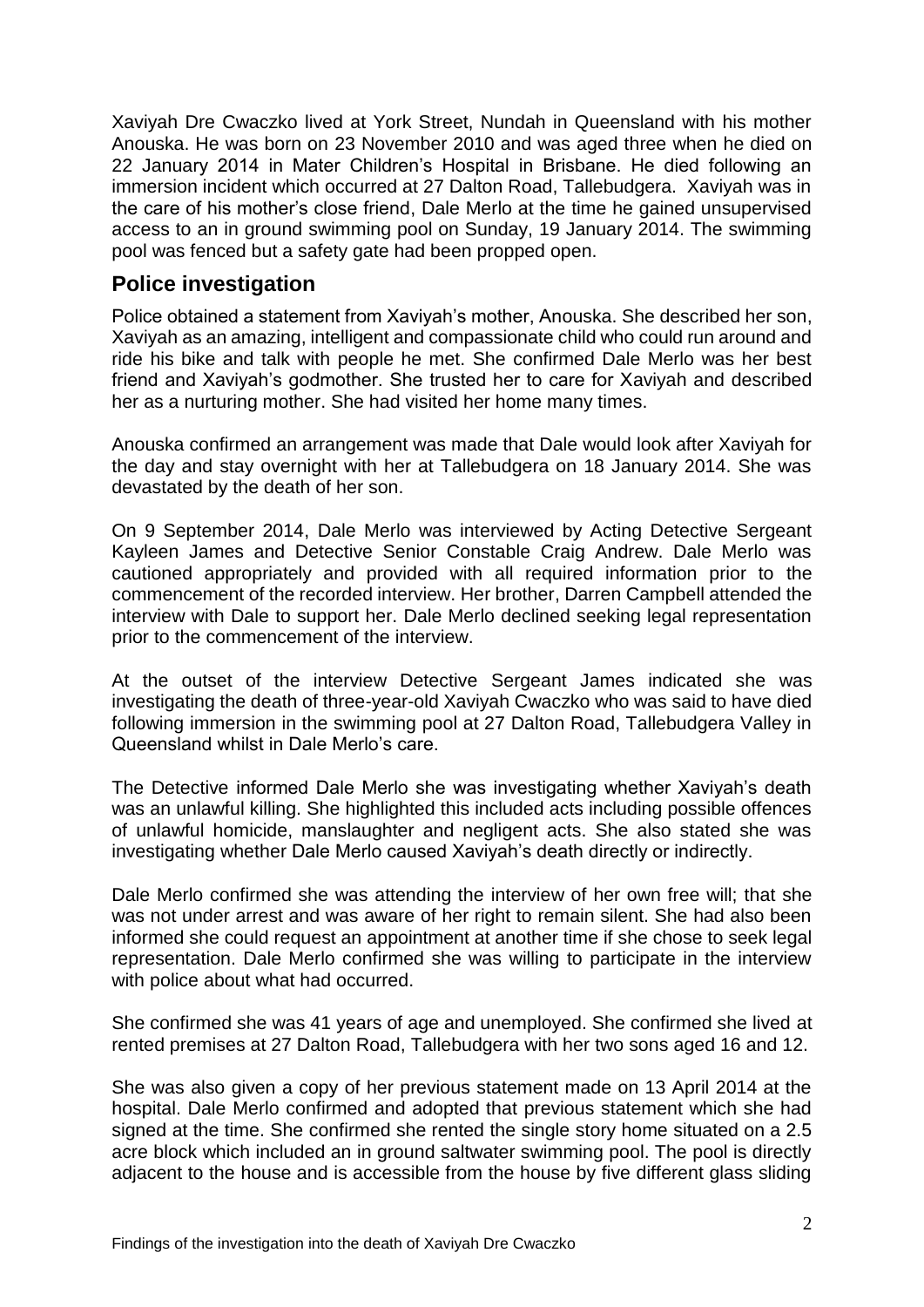doors. The pool itself was surrounded by standard pool fencing accessible through two gates each with childproof locks.

Dale confirmed she had known Anouska Cwaczko for about six years. They first met whilst both were incarcerated at Wacol Women's Correctional Centre in 2008. They became friends and their friendship deepened after both were transferred to Numinbah Prison Farm. They were both in Numinbah for a period of about eight months. Their friendship continued after both were released from prison.

Anouska had three children. Jackson was the oldest child and was aged about seven or eight. Xaviyah was the second child and was aged three. Anouska's third child Ollie (Oliver) died in August 2013 when he was aged about 12 weeks. He had suffered an illness from the time of his birth.

Dale Merlo had previously looked after Xaviyah when Anouska and Xaviyah had stayed with her prior to the birth of Ollie to assist Anouska. This was for a period of some weeks leading up to and following the birth of the baby.

On Friday, 17 January 2014 Dale Merlo was talking with Anouska by phone and she invited Anouska and her family to come and stay overnight to visit the beach area at Palm Beach, Currumbin which she called the 'doggie beach'. Anouska was feeling very tired and she suggested she would bring Xaviyah from Nundah and he could stay overnight with Dale. On Saturday, 18 January 2014 Dale met Anouska and Xaviyah at the Varsity Lakes train station. Dale had her elder son, then aged 15 with her. They caught up for about 40 minutes before Xaviyah was left in Dale's care.

Dale took Xaviyah and her 15-year-old son to the beach as planned. Dale's dogs did not accompany them to the beach but were left at home. They spent the afternoon there before returning home at about 1700 hours. Dale told police she took Xaviyah outside to visit the chickens and rooster. They fed the chooks, locked them up and returned inside where Dale prepared some food. Photos of Xaviyah and the chickens were sent to Anouska on Dale's phone at 1944 hours.

Dale told police she had about half a bottle of wine while she was preparing dinner that night but did not take any medications or drugs. She said she felt fine.

She slept on a mattress on the lounge room floor with the child Xaviyah. This was apparently a common practice whilst she watched television. Just after 10pm she sent Anouska photos of Xaviyah having dinner and going to sleep. Dale said she turned the television off around midnight.

On Sunday, 19 January 2014 Dale woke at about 0830 hours. She turned the television on for Xaviyah who was already awake.

She said all the sliding doors which gave access to the pool area were shut and locked at this time. They were locked by means of a latch which could be flicked up.

Dale went back to sleep and said she was just dozing. On further questioning by police Dale said she was a little bit tired after spending time at the beach the day before. She just wanted a little more rest before the planned drive to Brisbane.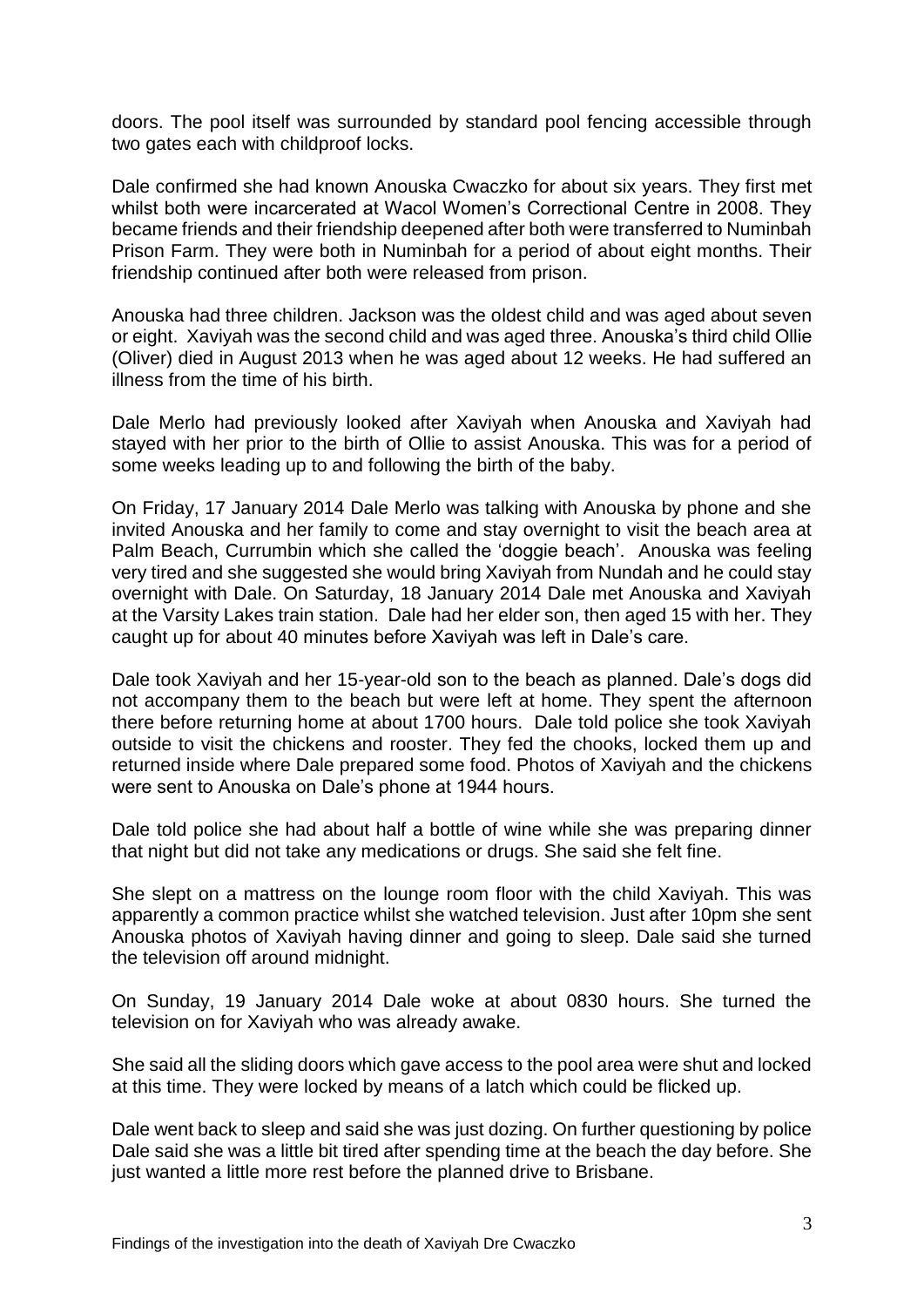She heard a message had been received on her phone and she checked it but did not respond to the message. This was at approximately 0923 or 0933 hours. At this time Xaviyah was playing with various musical instruments, a tambourine and a shaker. She spoke to him and told him that she would be getting up very soon. She described herself as 'Narnee' to the child.

The next thing she recalled was a phone ringing which woke her. This was at about 1000 hours. It was the father of her children. Her younger son was with his father and there were discussions about arrangements for her to pick up the younger son to spend some time with Xaviyah and then to return Xaviyah to his mother, Anouska.

In the course of this phone conversation Dale realised it was quiet in her house. She finished the phone call and started calling out to Xaviyah. She thought he might be playing with toys in the bedrooms. She went to the kitchen and was putting the kettle on when she suddenly looked across through the glass sliding doors. The door to her right was open and she looked out to the pool where she saw Xaviyah lying face down in the water.

She was shocked and ran through the open sliding door, through the open pool gate and jumped into the pool to retrieve Xaviyah. She was screaming out to her older son and he woke up and came out to help her. She yelled out to him to call the ambulance and he did so.

She walked up the pool stairs and ran with him back through the same open glass door into the house where she placed him on the floor.

She checked his airway, pinched his nose, tilted his head back and commenced cardiopulmonary resuscitation. She was breathing into his mouth and doing compressions on his chest. She did deep breaths in his mouth and did about ten or more compressions and repeated the sequence over and over.

Her son was with her and he telephoned the ambulance at 1056 hours. He relayed information to Dale to assist her in doing cardiopulmonary resuscitation until the ambulance arrived.

Dale said it seemed like a long time before the three ambulance officers arrived and took over. They worked on Xaviyah for 20 to 30 minutes before taking him to the hospital.

She confirmed police arrived and she spoke with them before herself going to the Gold Coast Hospital. She was told by police not to ring Anouska as police were arranging to contact her themselves.

### **Pool/fencing/gates**

The pool is fenced all the way along the patio and then continuing around the pool. The fencing is aluminium bar fencing described as standard pool fencing construction. Dale described the in ground swimming pool as two to three metres wide and maybe five to six metres long and kidney shaped. She could stand in the deep end with her head above water. There were three stairs in the shallow end of the pool going down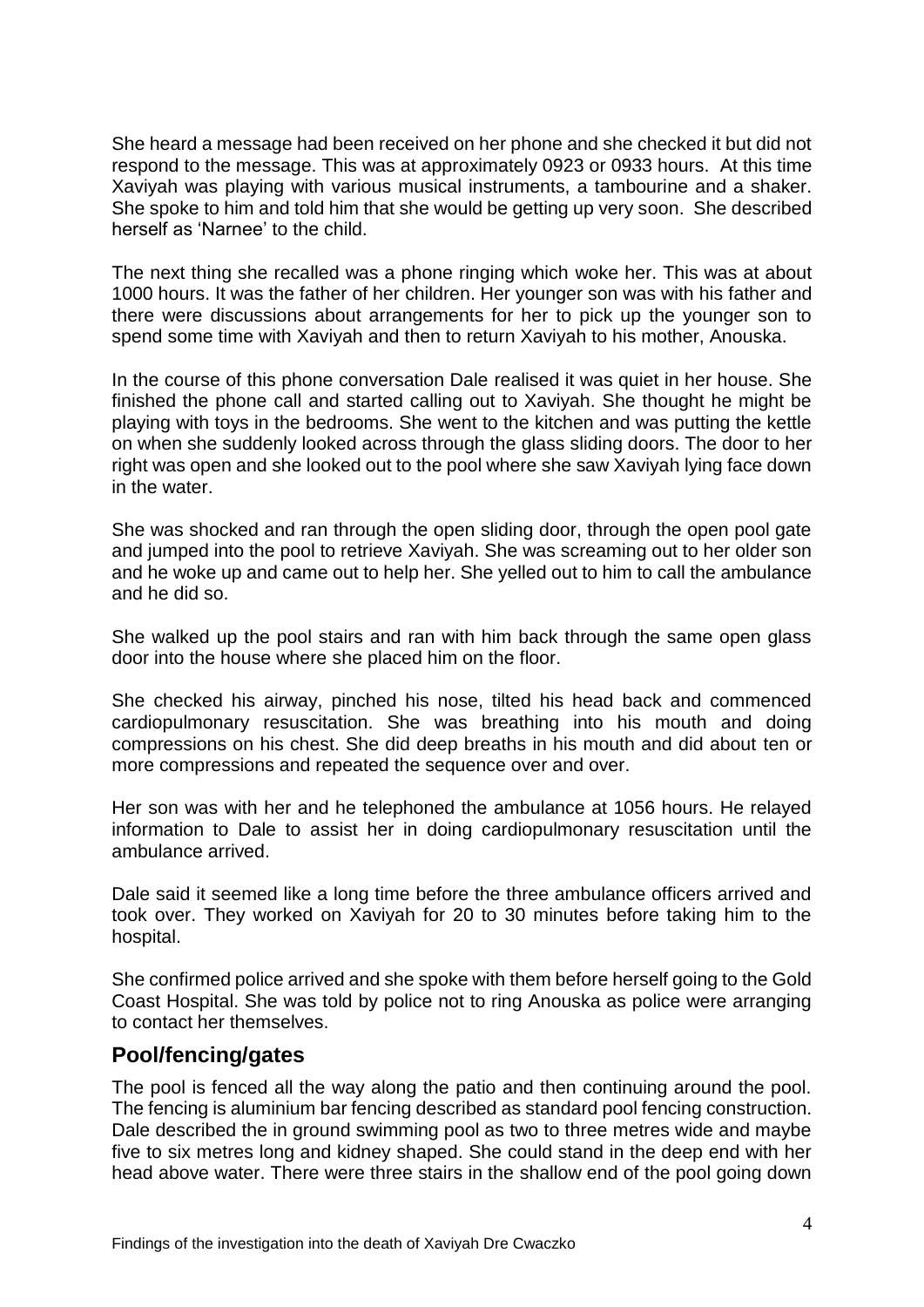into the pool.

There was also a large wooden plank which went from one side of the pool to the other forming a bridge. Dale had previously placed this plank bridge in position for fun for the children.

Dale confirmed there were two gates entering into the pool area. She described the gates as child safety locked requiring a person to lift up the locking mechanism at the top of the gate and then pull the gate open.

Dale told police the gate that opened onto the patio was fully open. A metal flat bar was leaned up against it to keep it in the open position. The bar was solid steel or cast iron. Dale Merlo confirmed she placed the bar in position at least a week prior to Xaviyah's visit to maintain the gate in the open position. There had been complaints from neighbours about her dogs causing a nuisance. She had received two or three visits from the local council. (It is noted that the house had fencing on either side which presumably could have contained the dogs on the property.)

Dale said the gate was kept open by a metal weight and was very rarely closed. It had been deliberately left open to allow the dogs to access the whole area surrounding the pool as a toilet.

She told police her dogs were causing a nuisance around the neighbourhood, so she secured them on the patio. She allowed them access to the garden around the pool so they did not excrete on the patio.

She said the pool gate itself was in good working order and self-locks. (Subsequent inspection did not confirm the gates shut reliably.)

She said the last time the pool gate was shut was about one week earlier.

She confirmed to police that the pool gate had been open the whole time Xaviyah had been at her house that weekend.

Dale said she never thought to shut the gate when Xaviyah came to stay. She said she wished she had, and she did not even think about the gate being open.

# **Sliding doors accessing the patio and pool area**

Dale said she was not sure if she had ever seen Xaviyah unlocking and opening the sliding doors from the house out to the pool area. The doors lock by flicking a latch. The sliding doors were not locked by any dead bolt mechanism. Dale was uncertain about Xaviyah's height in comparison to the position of the latch on the sliding doors, but she said he was tall enough to reach the latch with his hands. She described him as a bubbly, very creative, very determined and beautiful boy. He was very playful.

Dale told police that she had all the doors closed when they left the house to go to the beach.

She said the sliding doors were usually closed by the latch because otherwise the dogs could open the doors by pushing the door to come inside. The dogs usually slept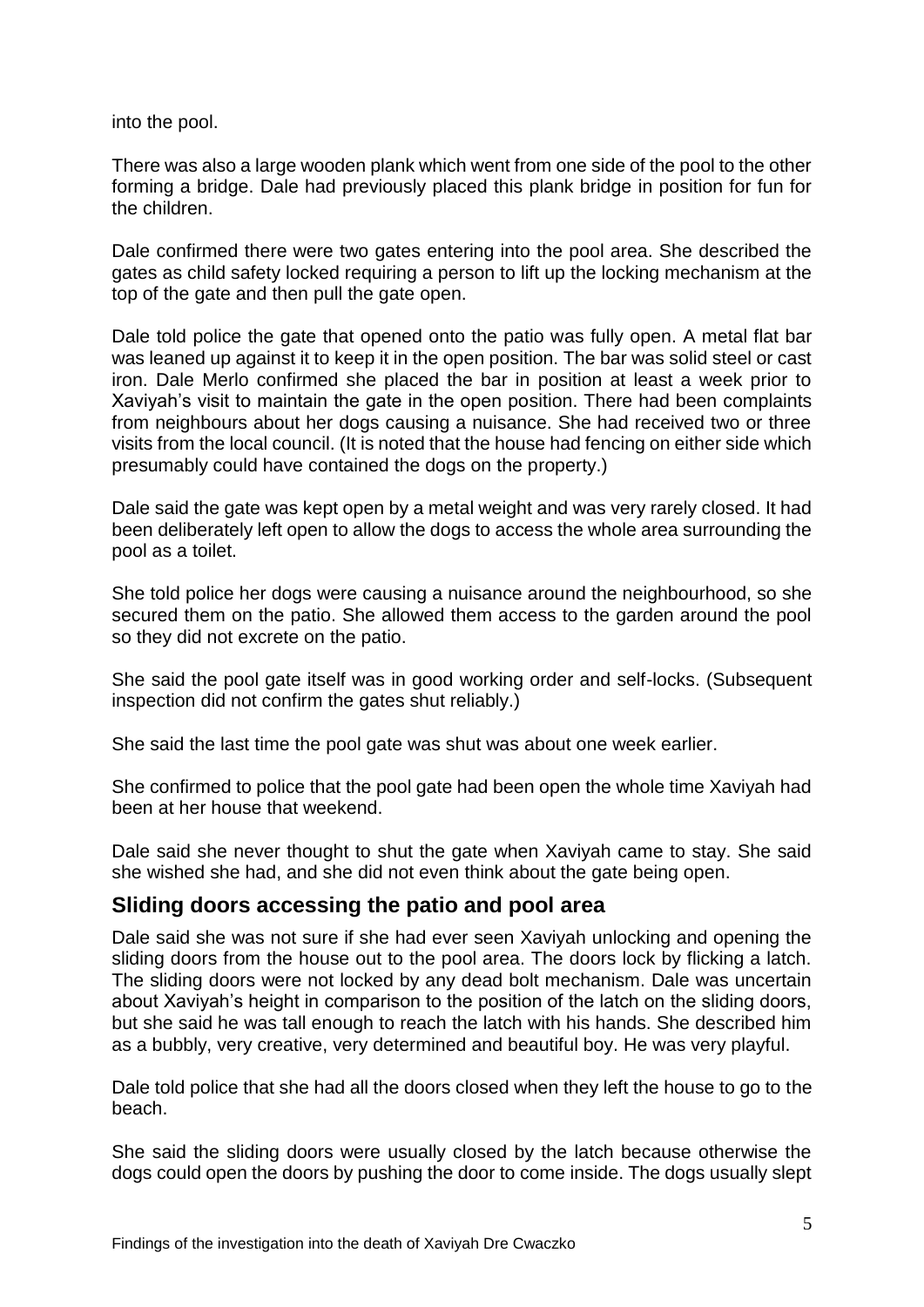outside in the patio area.

Dale was talking with her (then) 15-year-old son on the way to the hospital after Xaviyah had been discovered in the pool. Dale's son told her he was up at about 3am on the computer with his mates as it was the weekend. He told her he made sure that all the doors were locked and at that time he noticed that the pool gate was open. He thought that he would close it in the morning.

Dale said it was not her son's responsibility to do so. She said it was her responsibility. He simply checked that the doors were locked when he went to bed.

Dale acknowledged that she had not ensured that the gate was closed and this contributed to Xaviyah's death. She felt responsible. She also accepted responsibility for ensuring the sliding doors were properly shut. She did not transfer that responsibility to her teenage son, although she considered he was very responsible and mature.

She acknowledged she had responsibility for Xaviyah's care and safety, including in relation to access to the pool. She could not say exactly how Xaviyah had ended up in the swimming pool. She assumed he must have opened the sliding door although she had never seen him do so before.

The last time she can recall seeing Xaviyah was when he was playing with the musical instruments at approximately 0923 or 0933 hours when she checked an incoming message on her phone.

She told police Xaviyah had previously been in the swimming pool in 2013. At that time Dale was just teaching him to fall in, turn around, crab walk the wall and "monkey monkey" to the stairs. She acknowledged he had not had any swimming lessons at this time and could not swim.

# **Autopsy**

Autopsy examination was conducted on 28 January 2014 by the forensic pathologist Dr Ong.

There were several scratches and abrasions over an area measuring 1.5 cm x 3 cm on the back of his left elbow.

There was also a circular purple red bruise measuring 3 cm in diameter on the outer aspect of the left thigh.

The pathologist noted the period of immersion was unknown before the child was found and resuscitation was commenced. A review of medical records indicated Xaviyah was stabilised in the emergency department of the Gold Coast Hospital before being transferred to the Mater Children's Hospital.

He developed status epilepticus and was medically treated. CT imaging showed swelling of the brain and profound hypoxic injury. Brain death testing was performed on 22 January and confirmed. Subsequently organ donation was consented to and undertaken on 23 January 2014.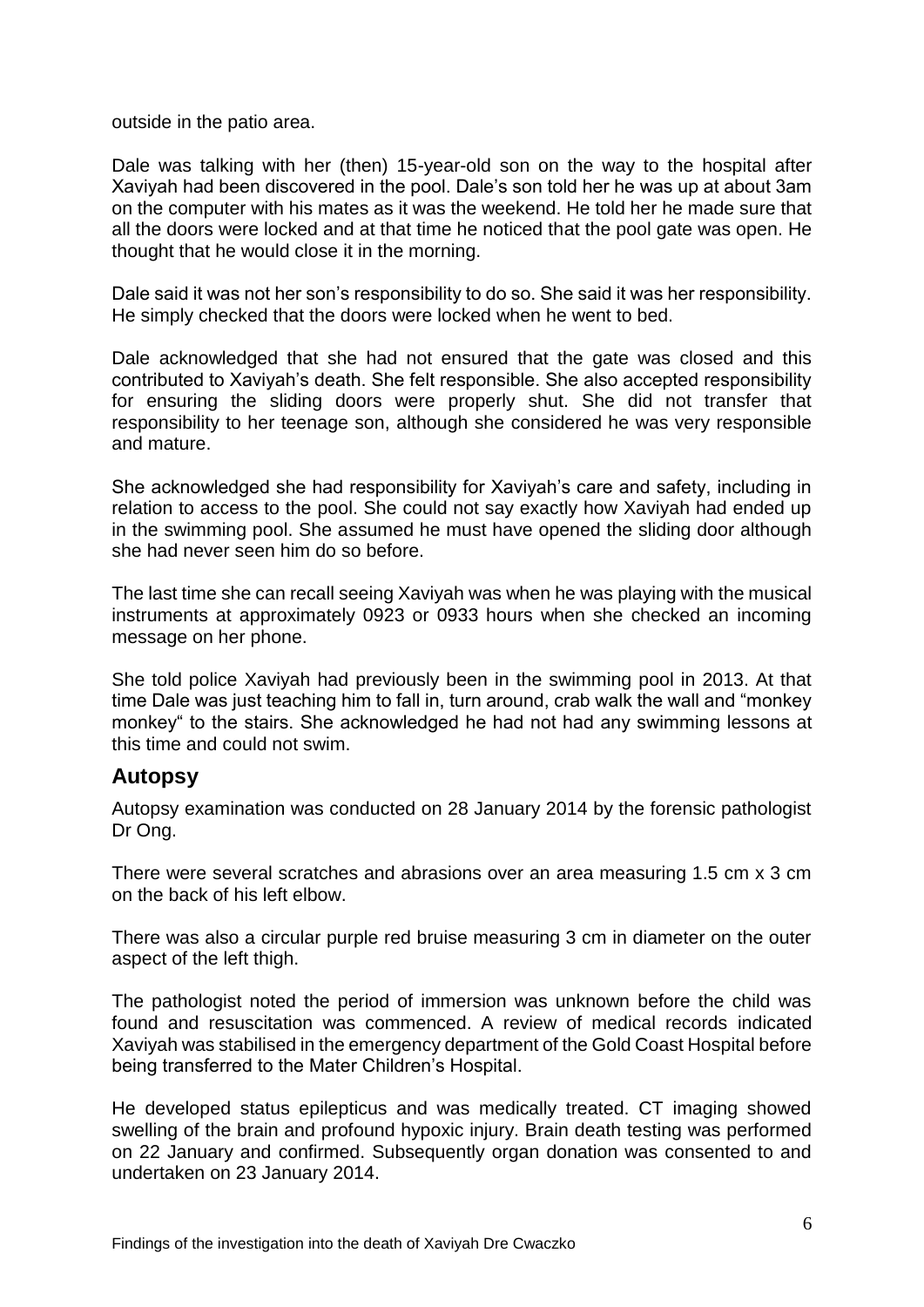Toxicology testing confirmed no alcohol or drugs.

Xaviyah had suffered a near drowning resulting in hypoxic brain injury, otherwise known as hypoxic ischaemic encephalopathy.

The pathologist concluded Xaviyah died due to hypoxic ischaemic encephalopathy as a consequence of near drowning.

## **Pool safety issues**

The pool was subsequently inspected by the council development compliance office on 19 January 2014.

The pool did not comply with the requirements of the Building Act 1975 with respect to;

- 1. Both pool gates did not self-close or self-latch as required.
- 2. The eastern side pool gate latch was defective and the hinge was loose.
- 3. There were climbable objects on both sides of the pool fencing contrary to requirements.
- 4. The pool fencing along the southern side was less than 1200 mm in height.

It was also noted by the inspector that child resistant doors must not be used for outdoor pools without exemption approval.

Notice was served on the property owner to remedy the defects by 5 February 2014. The pool was re-inspected on 6 February 2014 and all rectification had been made. No further action was required.

### **Consideration of events**

On 19 January 2014 the pool which Xaviyah accessed was not compliant with the relevant pool safety legislation which aims to reduce the risk of such incidents occurring. However these breaches were not the major precipitating factor leading to 3-year-old Xaviyah entering the pool. One of the gates was deliberately braced in an open position by a steel or cast-iron bar. This action had been taken by the resident tenant to allow her dogs access to the pool garden area for toileting purposes. This was an ongoing situation.

The second major precipitating factor leading to Xaviyah's immersion was lack of supervision.

Xaviyah was a 3-year-old non-swimmer who was visiting the premises overnight from 18 January 2014. He had been left in the care of his mother's close friend Dale Merlo who was herself a mature mother of two.

Dale Merlo acknowledged to police that she forgot the pool gate was propped open throughout the period she was caring for Xaviyah at her home. She acknowledged she did not herself check that all sliding doors were latched shut before she went to sleep in the lounge area with the child Xaviyah. She acknowledged that although she had not seen Xaviyah open the sliding doors previously, he was an active child who could physically reach the latch. She also acknowledged her dogs could physically slide the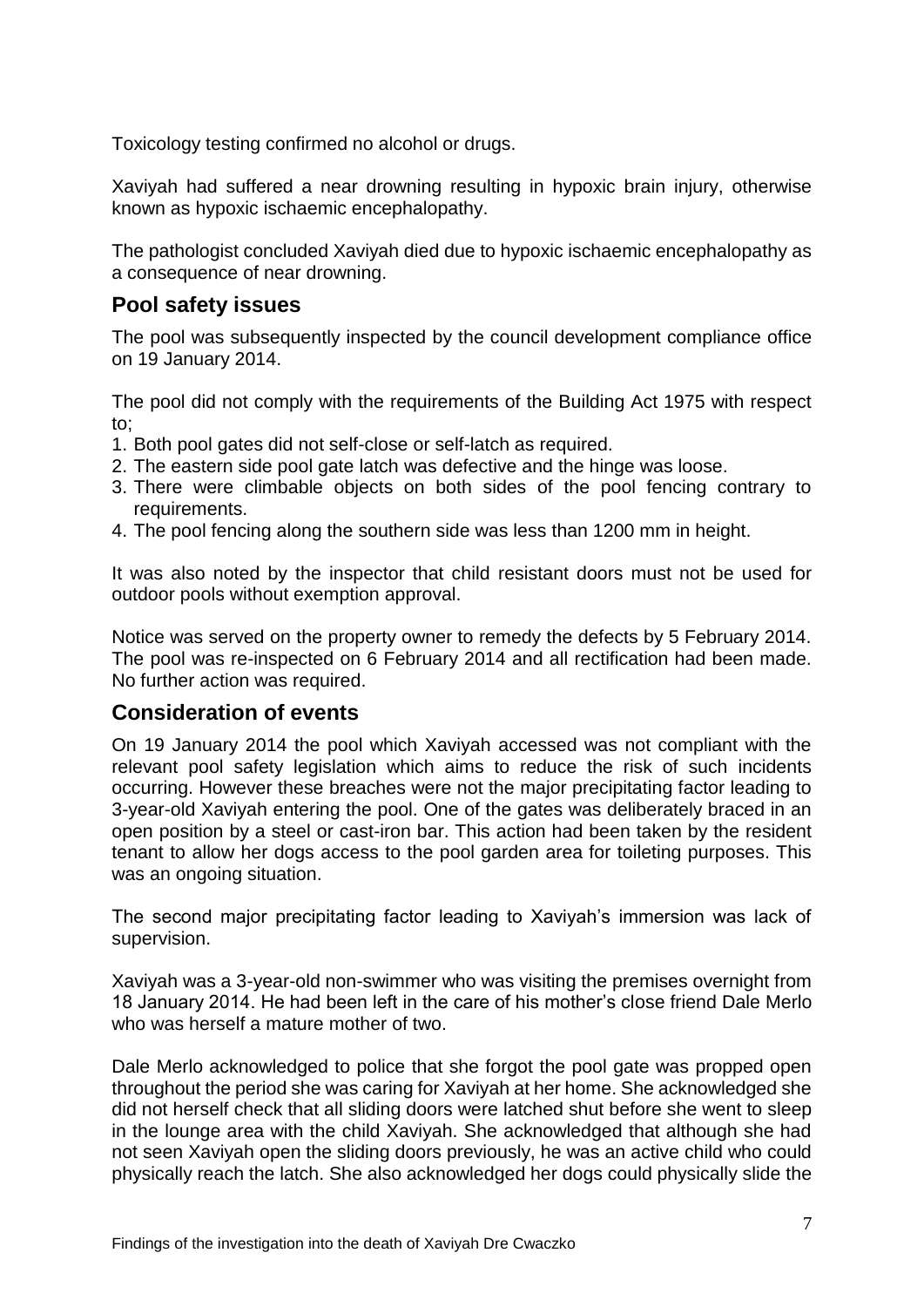doors open if not latched shut.

These background circumstances led to the situation that enabled Xaviyah to exit from the house unsupervised and alone and subsequently enter into the swimming pool where he suffered irreparable hypoxic brain injury causing his death.

Police considered these circumstances and whether or not there was sufficient evidence for a charge to be brought pursuant to section 286 of the Criminal Code of negligent homicide against a person with the care of a child. Although the police were of the view that Dale Merlo had failed to adequately supervise Xaviyah who was entrusted into her care and failed in her duty to protect him from harm, they did not consider the circumstances met the criminal standard required of gross or culpable negligence.

## **Findings section 45 Coroners Act**

**Xaviyah Dre Cwaczko, who was 3 years of age, entered into an in ground swimming pool at Dalton Road, Tallebudgera in Queensland on the morning of 19 January 2014. He was alone and unsupervised and could not swim. The gate was propped open at the time.** 

**Xaviyah died on 22 January 2014 in Mater Children's Hospital in Brisbane Queensland.**

**Xaviyah Cwaczko died due to hypoxic ischaemic encephalopathy as a consequence of near drowning.**

### **Conclusion**

Xaviyah's death was a tragedy and completely avoidable.

On 18 December 2015 Deputy State Coroner Lock conducted an inquest into the death of a 15-month-old child who fell into a partially filled backyard pool. At the time the pool gate was propped open with a length of wood. The child died due to exactly the same cause of hypoxic ischaemic encephalopathy following a near drowning as caused Xaviyah's death, and in identical circumstances of a pool gate propped open.

Deputy State Coroner Lock noted recommendations by coroners in New South Wales to introduce new legislation making it a criminal offence where a death or serious harm occurs in the swimming pool where there are intentional breaches to pool safety. It was also noted that current laws relating to offences in the Criminal Code could arguably be sufficient to cover such circumstances. (Section 364 A - leaving a child under 12 unattended, and Section 289 - persons in charge of dangerous things.)

Deputy State Coroner Lock also noted the Queensland government interdepartmental committee for pool safety convened by the Department of Housing and Public Works is currently reviewing a number of aspects of pool safety. The issue pertinent to the death of Xaviyah is;

- Whether there should be new offences for people who commit intentional breaches of pool safety and death or serious harm occurs.

The committee has not completed their deliberations and the Deputy State Coroner